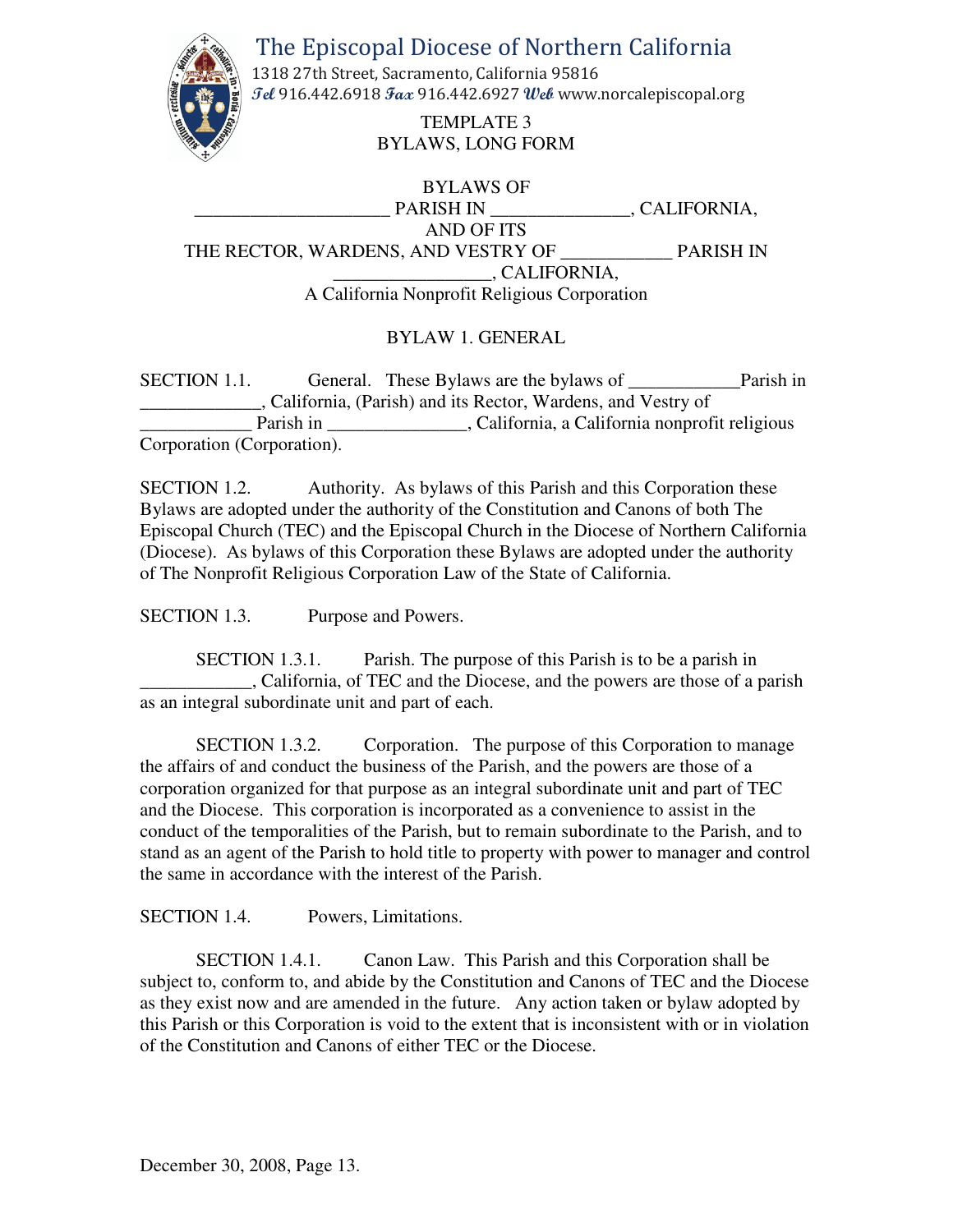[Note: This provision expresses the relationship between the parish and the larger church. It satisfies Protestant Episcopal Church v. Barker (1981) 115 Cal.App3d 599, which only applied a diocesan property canon where it was expressly incorporated into local articles of incorporation. The second sentence invalidating nonconforming action or bylaws is added to reflect the policies of the Diocese and national church.]

SECTION 1.4.2. Trust. All real and personal property held by or for the benefit of this Parish or this Corporation is irrevocably held in trust for TEC, the Diocese, and this Parish; however, the existence of this trust shall in no way limit the power and authority of this Parish or this Corporation otherwise existing over such property so long as this Parish and this Corporation remain a part of, and subject to, the Constitution and Canons of TEC and the Diocese.

[Note: This language is modeled after the provisions of national Canon I.7.4. Although the next canonical provision, I.7.5, authorizing further diocesan confirmation of this rule, but declaring such action unnecessary might render this provision redundant, inclusion in the articles satisfies the requirement of California-Nevada Annual Conf. v. St. Luke's United Methodist Church (2004) 121 Cal.App.4<sup>th</sup> 754, that any declaration of trust affecting local property must be made by the local entity and that no local entity can be subject to such a declaration imposed by a senior body. In addition to modeling the language of the cited canons this provision makes the trust irrevocable in order to satisfy the holding of the same case that any trust is revocable unless expressly made irrevocable.]

SECTION 1.4.3. Property. This Parish and this Corporation shall not encumber or alienate any real property they are authorized by Civil or Canon law to hold, manage, or administer or any part thereof without the written consent of the Bishop and Standing Committee of the Diocese, except under such regulations as may be prescribed by Canon of the Diocese.

[Note: This provision tracks the language of national Canon I.7.3. Taken together, the provisions of this Article seek to satisfy the "neutral principles" approach adopted for resolving issues of church property by Presbytery of Riverside v. Community Church of Palm Springs (1979) 89 Cal.App.3d 910 and the Barker case cited above.]

SECTION 1.5 Powers, Corporate. Corporate powers, business and property of this Corporation shall be exercised, conducted and controlled by the Rector, Wardens, and Vestry of this Parish, who collectively shall be deemed to be the Board of Directors for all purposes under the laws of the State of California. (Canons of the Episcopal Church in the Diocese of Northern California (Cans.) 33.1,33.1.1)

# BYLAW 2. MEMBERSHIP

SECTION 2.1. The admission, election, appointment, withdrawal, suspension, and expulsion of members of this Parish shall be governed and controlled by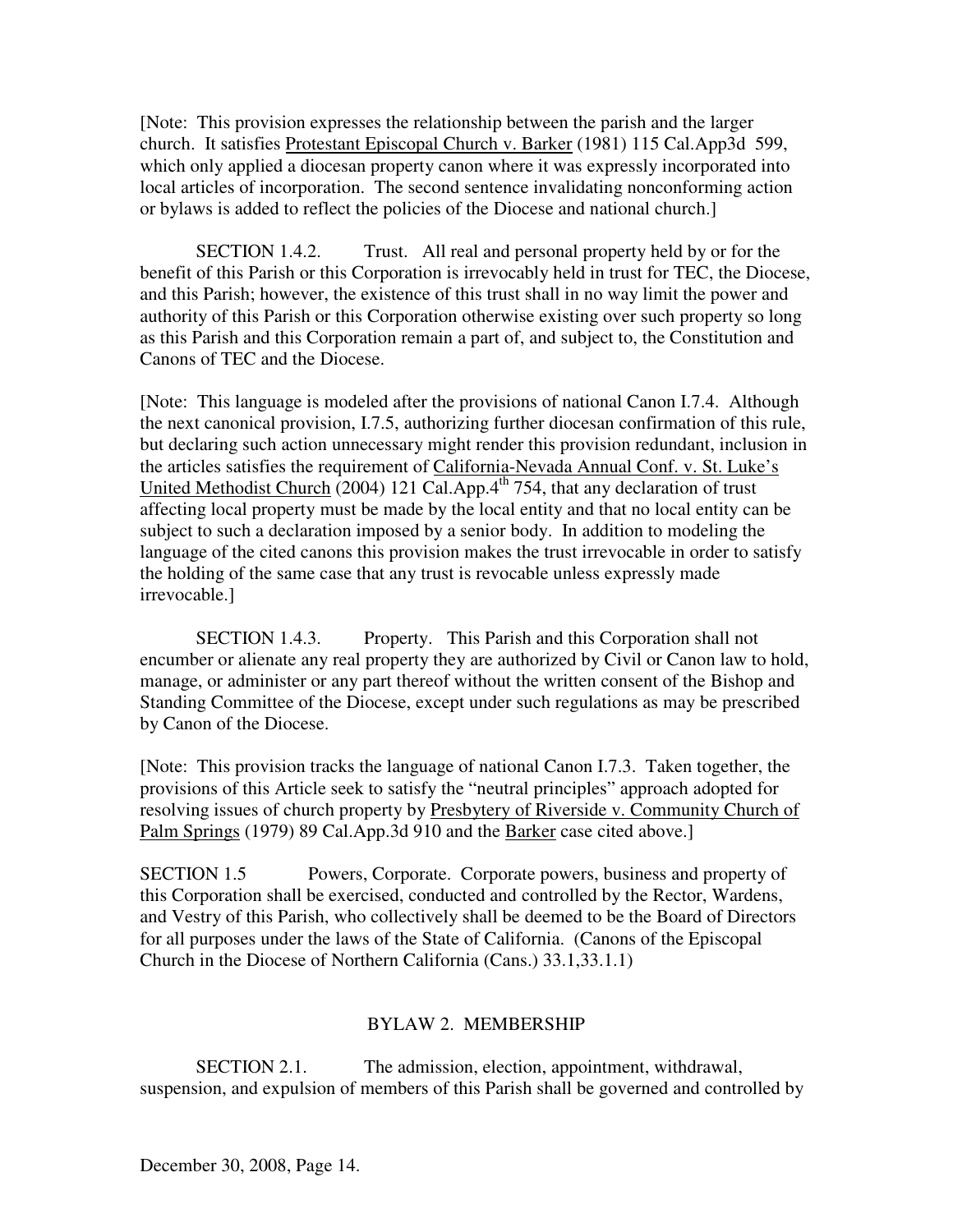the Constitution and Canons of the Episcopal Church in the United States of America, and by the Constitutions and Canons of the Episcopal Church in the Diocese of Northern California.

# BYLAW 3. THE RECTOR

SECTION 3.1. The Rector, subject to the Bishop of the Diocese, shall have ultimate responsibility for all things pertaining to or affecting the spiritual interests of the Parish. It shall be the Rector's duty and right to give orders concerning public worship, together with all that pertains thereto. (Can. 37.1)

SECTION 3.2. The Rector shall at all times be entitled to the use and control of the Church and Parish buildings with the appurtenances and furniture thereof for purposes of the office and for the full and free discharge of all functions and duties pertaining thereto. (Can. 37.2)

SECTION 3.3. The Rector shall have control of all Parish organizations. The Rector shall be an ex-officio member of each council, committee, and commission. (Can. 37.3)

SECTION 3.4. The Rector, or authorized designee, shall preside at all Parish, Vestry, and/or Board of Trustees' meetings with the right to vote, except that the presiding officer of the Vestry or Parish Meeting shall not have a casting vote in case of a tie. (Can. 37.4.1)

SECTION 3.5. Any other Minister of the Parish, by whatever name designated, is to be regarded as under the authority of the Rector. (Can. 37.5)

SECTION 3.6. The Rector shall supervise and control, subject to the direction of the Vestry, all officers, agents, and employees of the Parish. (Nat. Can. Title II.14, Can. 37)

SECTION 3.7. All powers and duties may be exercised and performed by the Rector as conferred or imposed upon him in these Bylaws, or by law, or by the Constitution and Canons of the Episcopal Church in the United States of America, or in the Constitution and Canons of the Episcopal Church in the Diocese of Northern California.

SECTION 3.8. The Rector of the Parish shall keep a suitable book to be known as the "Parish Register," in which shall be entered all records prescribed by the Constitution and Canons of the Episcopal Church in the Diocese of Northern California. If there be no Rector, then the Minister in Charge shall keep the Register. In the absence of a Minister in Charge, then one of the Wardens shall maintain the Register. (Can. 35)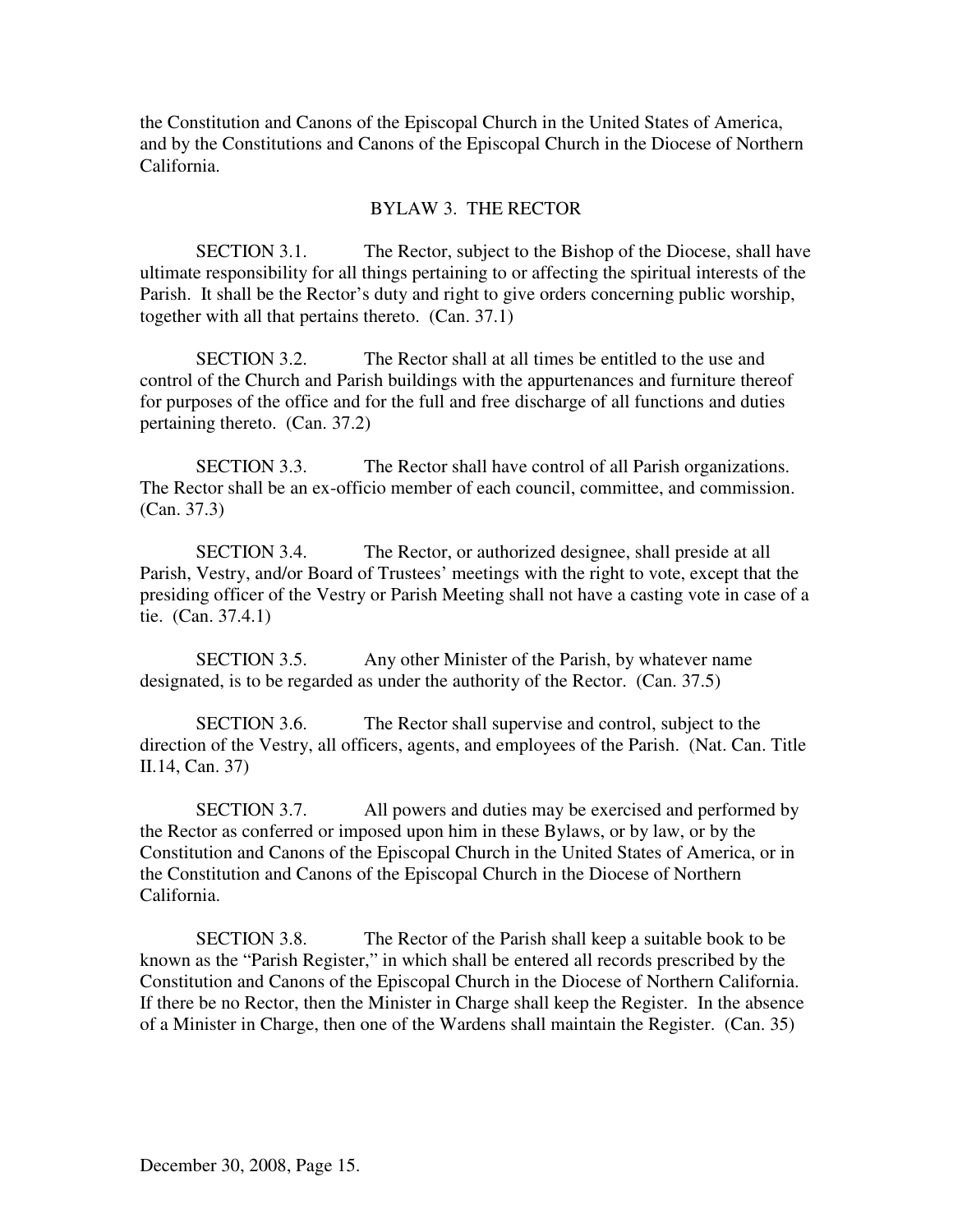SECTION 3.9. When the Cure of a Parish becomes vacant, the Wardens or other proper officers shall follow the procedures stipulated in Canon Sec. 37.6 through Sec. 37.9.2, Canons of the Episcopal Church in the Diocese of Northern California.

#### BYLAW 4. THE VESTRY

#### SECTION 4.1. POWER AND AUTHORITY

SECTION 4.1.1. Subject to the provisions and limitations of the California Nonprofit Religious Corporation Law and any other applicable state laws, and subject to any limitations in the articles of incorporation or these Bylaws relating to action requiring approval by the members, and in accordance with the Constitution and Canons of The Episcopal Church and the Episcopal Church in the Diocese of Northern California, the Vestry shall be and constitute the trustees, directors or other persons who, by the laws of the state, or Articles of Incorporation, are empowered and authorized to manage the affairs and conduct the business of the Parish. (Nat. Can. I.14.1, Can. 33.1)

SECTION 4.1.2. By virtue of their election as a member of the Vestry, they shall become and be the trustees, directors, or other managing body of the Corporation. (Can. 33.1.1)

SECTION 4.1.3. Whether elected, chosen, convened, acting or referred to as a Vestry, trustees, or directors, or as a Vestry, or a Board of Vestry or otherwise, they shall always be deemed to be the same body and as acting in all capacities in which they may be authorized to act under statutory or canonical law or both. (Can. 33.1.2)

#### SECTION 4.2. NUMBER AND COMPOSITION

SECTION 4.2.1. The Vestry shall consist of <u>\_\_\_\_\_\_\_</u> members, plus the Rector who shall be constituted the presiding officer. (Cans. 33.2, 33.2.6, 33.5)

[Although Canon 33.2 allows a Vestry to consist of not fewer than nine nor more then fifteen members, Canon 33.2.6 requires the exact number of members to be determined by bylaw.]

SECTION 4.2.2. Any proposed change in the number of Vestry members, which number may be not fewer than nine nor more than fifteen, shall be announced by the person officiating at Sunday worship services at least sixty (60) days prior to any Parish election. (Can. 33.2)

SECTION 4.2.3. Members of the Vestry shall be communicants whose names shall be duly enrolled in the register of this Parish, sixteen years of age or older, and who are regular in their attendance at services, and are stewards of their time, talent, and treasure for its support. (Can. 33.2.1)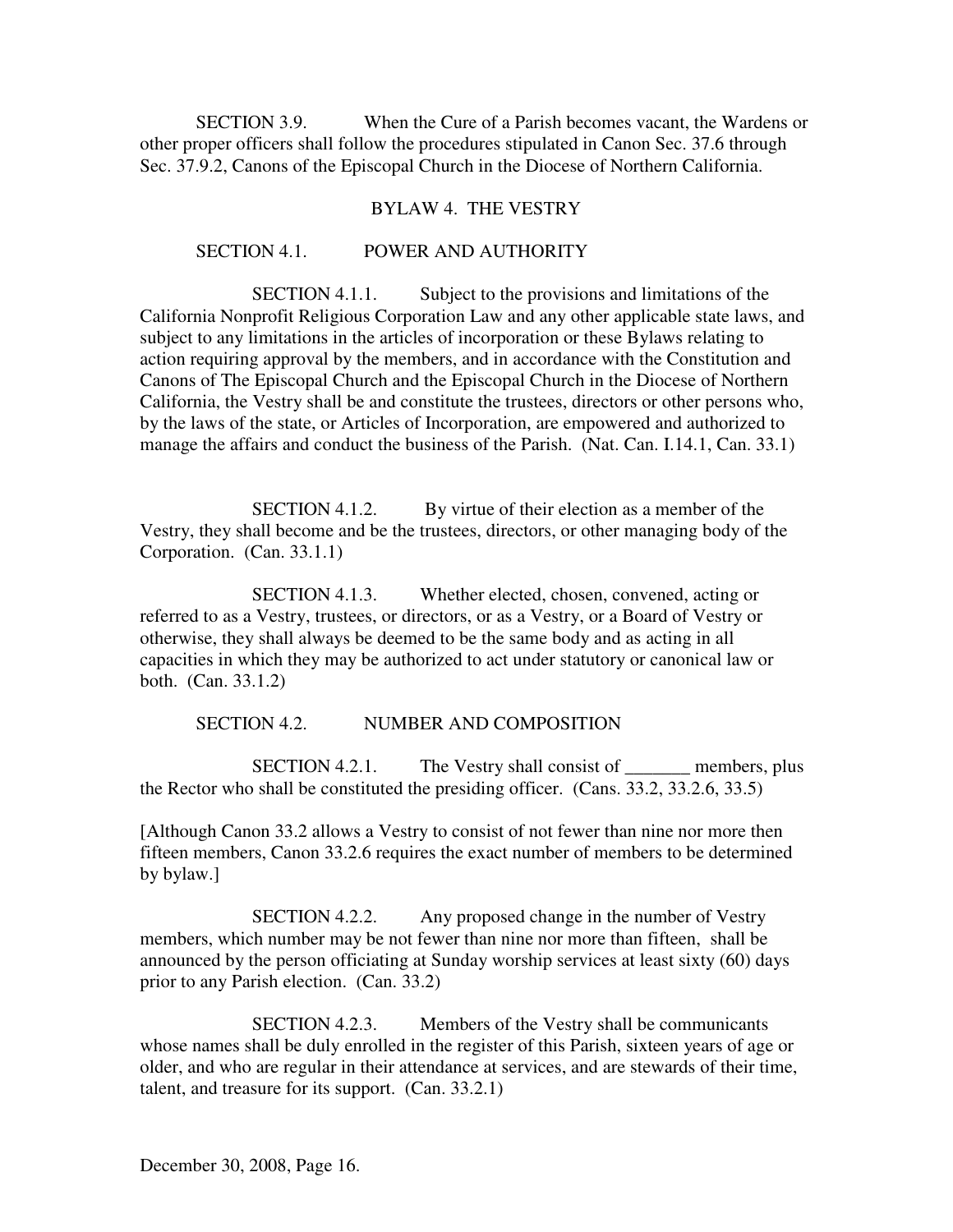SECTION 4.2.4. Vestry members shall not be under suspension as communicants; but no suspended communicant who shall have appealed to the Bishop to remove such suspension shall be disqualified, either as a member of the Vestry or as an elector, until the Bishop has passed upon such an appeal and sustained the suspension. (Can. 33.2.2)

SECTION 4.2.5. All members of the Vestry, except the Rector, shall be laypersons and electors of the Parish. (Can. 33.2.3)

[Note: The Canons dealing with those qualified to vote in Parish elections have some inartful drafting. Canon 33.2.3and 33.6.5 (See Bylaw 5.1.4) use the term "qualified electors,"  $33.2.2$  (see Bylaw 4.2.4) uses "elector,"  $33.2.6$  (see Bylaw 4.3.1) uses "electors," and 33.6 (see Bylaw 7.6) uses "qualified voters." Although the Canons invite nit picking, such as asking about the difference between "qualified" voters or electors and mere electors and asking whether "voters" the same as "electors," The meaning seems clear that voters are also electors and that the term "qualified" is descriptive and not intended to impose an additional qualification. These Bylaws use the term "electors" in the provisions based on Canon 33 and phrase Bylaw 8.7, based on Canon 33.6, to read, "At any Parish meeting those qualified to vote shall be electors, who shall be…."]

### SECTION 4.3. TERMS AND METHOD OF ELECTION

SECTION 4.3.1. The term of each member of the Vestry shall be three years. Terms shall begin on the date of election by Parish electors at the Annual Parish Meeting and shall end on a date that a successor is elected at the Annual Parish Meeting three years thereafter and has qualified. (Nat. Can. I.14.1, Can. 33.2.6)

[Note: The requirement that a successor qualify to end the term of an incumbent does not appear in the Diocesan Canon but is based on National Canon I.14.1, as well as on secular law.]

SECTION 4.3.2. The terms of Vestry members shall be staggered; so that at any Annual Parish Meeting only one third of the full term seats on the Vestry shall be considered for election. The seats that are considered for election shall be those of the Vestry members who have served for three years. One third of the remaining seats on the Vestry will be occupied by incumbents who have unexpired terms of two years remaining, and one third of the remaining seats on the Vestry will be occupied by incumbents who have unexpired terms of one year remaining. [One third of the members elected [initially] [upon adoption of this provision] shall serve for terms of two years, and one third of such members shall serve for terms of one year. The distribution of terms shall be determined by lot.] (Can. 33.2.6)

[Note: Canon 33.2.6 delegates the determination of the exact number and terms to local Bylaw. This is one such determination.]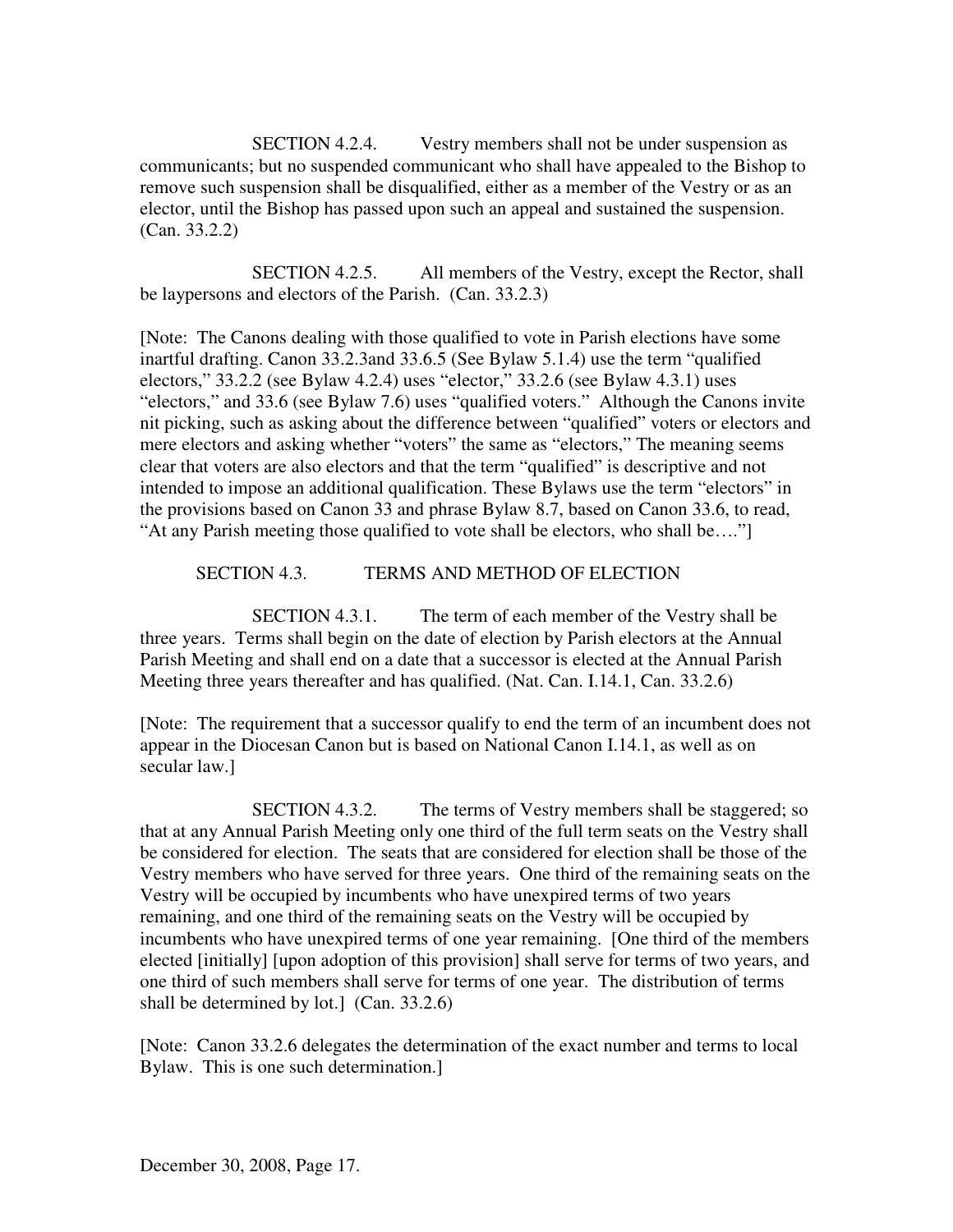SECTION 4.3.3. When a member of the vestry resigns, dies, is disqualified or ceases to act for any reason, a replacement shall be appointed by the Vestry to serve until the next Annual Parish Meeting. In the absence of Vestry members to act or in their failure to act, the appointment may be made by the Bishop. At the next Annual Parish Meeting the Parish electors shall elect a replacement Vestry member, who shall serve for the balance of the unexpired term of the resigned member. (Can. 33.2.5)

[Note: The canonical provision is supplemented by appointment authority in the absence of Vestry action.]

SECTION 4.3.4. At least one year shall lapse between the end of a Vestry Member's term and that member's re-election to the vestry. (Can. 33.2.6)

SECTION 4.4 MEETINGS OF THE VESTRY

SECTION 4.4.1. Regular meetings of the Vestry shall be held at least times per year at a regular time and place that it shall set. A quorum for a meeting of the Vestry shall consist of a majority of all members thereof, all having been given due notice of the meeting. (Cans. 33.3, 33.7)

SECTION 4.4.2. No meeting of the vestry shall be valid unless either the Rector or one of the Wardens shall be present. (Can. 33.4)

SECTION 4.4.3. The Rector shall preside at all Vestry meetings except the Rector may appoint the Senior Warden as presiding officer; provided, however, in the case that the Parish is without a Rector, or when the Rector is absent from the Diocese, the Senior Warden shall preside. In the absence of the Senior Warden, the Junior Warden shall preside. (Nat. Can. I. 14.3, Can. 33.5)

Note: Although National Canon I.14.3 permits the Rector to designate any member of the Vestry to preside, Diocesan Canon limits designation to the Senior Warden. Although the Diocesan Canon 33.4 permits a meeting of the Vestry with the presence of the Junior Warden in the absence of both the Rector and Senior Warden, there is no provision for a presiding officer.

### SECTION 4.4.4. SPECIAL MEETINGS

SECTION 4.4.4.1. Special meetings may be called at any time by the Rector, or both Wardens, or by any three members of the Vestry, by giving four days' notice by first-class mail, or by 48 hours' notice delivered personally by telephone, including a voice messaging system or by electronic transmission by the Parish, to each member of the Vestry. The notice shall list the time, place, and purpose of the meeting. (Can. 33.7.1, Corporation Code Sections 20 and 9211)

SECTION 4.4.4.2. Electronic transmission by the Parish means a communication (a) delivered by (1) facsimile telecommunication (fax) or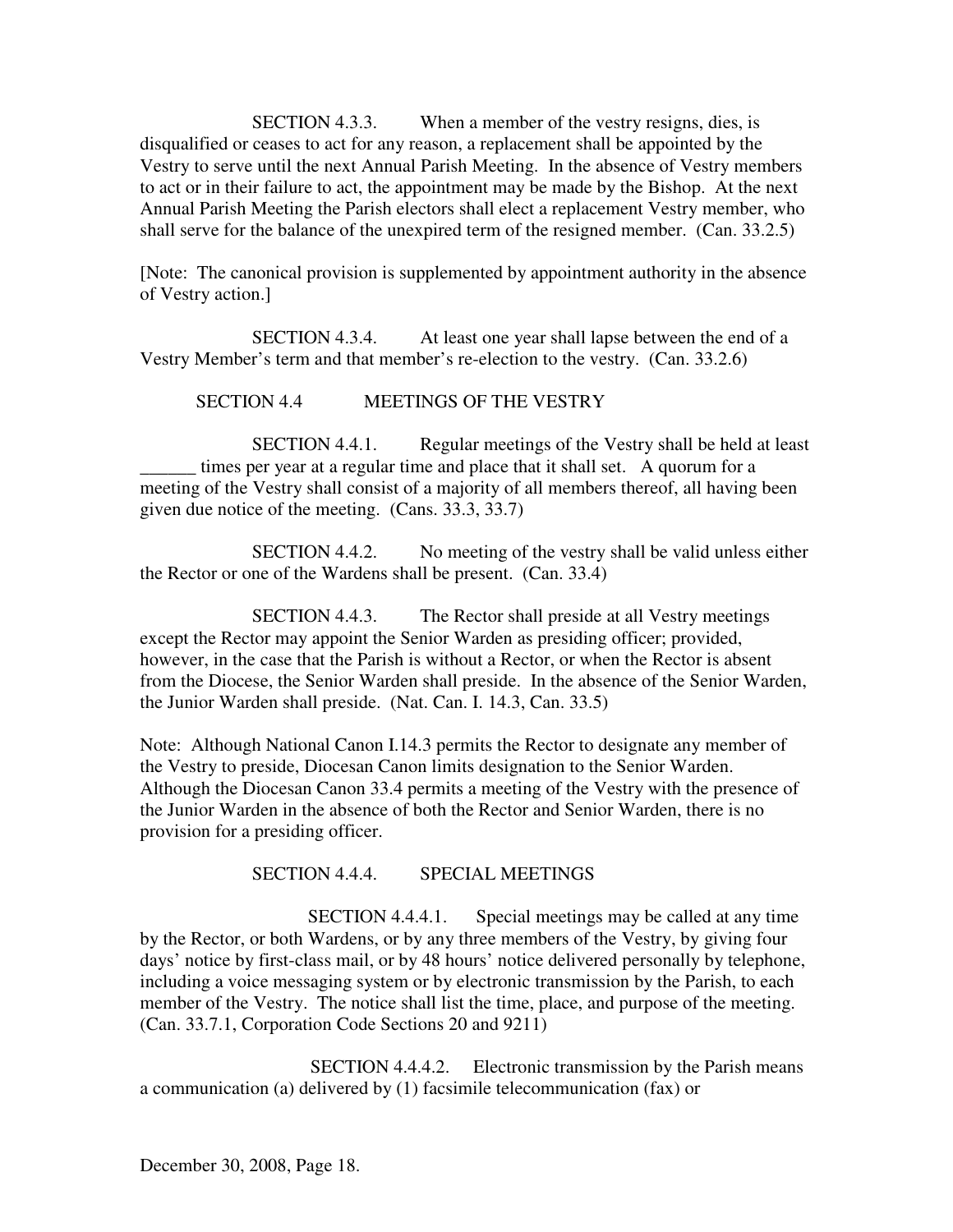electronic mail (e-mail) when directed to the facsimile number or electronic mail address, respectively, for that recipient on record with the Parish, (2) posting on an electronic message board or network which the Parish has designated for those communications, together with a separate notice to the recipient of the posting, which transmission shall be validly delivered upon the later of the posting or delivery of the separate notice thereof, or (3) other means of electronic communication, (b) to a recipient who has provided an unrevoked consent to the use of those means of transmission for communications under or pursuant to this code, and (c) that creates a record that is capable of retention, retrieval, and review, and that may thereafter be rendered into clearly legible tangible form. (Corporations Code Section 20)

SECTION 4.4.4.3. Notice of a meeting need not be given to a member who provided a waiver of notice or consent to holding the meeting or an approval of the minutes thereof in writing, whether before or after the meeting, or who attends the meeting without protesting, prior thereto or at its commencement, the lack of notice to that member. These waivers, consents and approvals shall be filed with the Parish records or made a part of the minutes of the meetings. (Corporations Code Section 9211)

SECTION 4.4.5 The Vestry shall consider no amendment, modification, or repeal of Article Two, of Article Four, of Article Five, or of Article Six of the Articles of Incorporation of this Corporation or of Bylaws 1, 2, 3.7, 3.8, 3.9, 4.4.5, 8.6, 10, and 12 unless thirty days prior written notice setting forth the language proposed for adoption and of date, time, and place of the meeting is served personally on the Bishop of the Episcopal Church in the Diocese of Northern California or by United States Mail, postage prepaid, addressed to the then current address of the Diocesan office.

[Note: This provision is coordinated with the Articles of Incorporation that are part of this Template. The provision must be modified so that it is coordinated the actual articles in force for an adopting parish. A simpler alternative is to provide the notice required by this Section for any amendment of the articles.]

SECTION 4.4.6. The decisions of the Vestry shall be by majority vote, provided a quorum is present, unless otherwise specified in these Bylaws, Standing Orders, or by statutory or Canon law. The Rector shall have the right to vote at all Vestry meetings; however, the presiding officer of the Vestry shall not have a casting vote in case of a tie. (Cans.37.4, 37.4.1)

SECTION 4.4.7. Members of the Vestry may participate in a meeting through use of conference telephone, electronic video screen communication, or electronic transmission by and to the Parish.. Participation in a meeting through use of conference telephone or electronic video screen communication pursuant to this section constitutes presence in person at that meeting as long as all members participating in the meeting are able to hear one another. Participation in a meeting through use of electronic transmission by and to the Parish, other than conference telephone and electronic video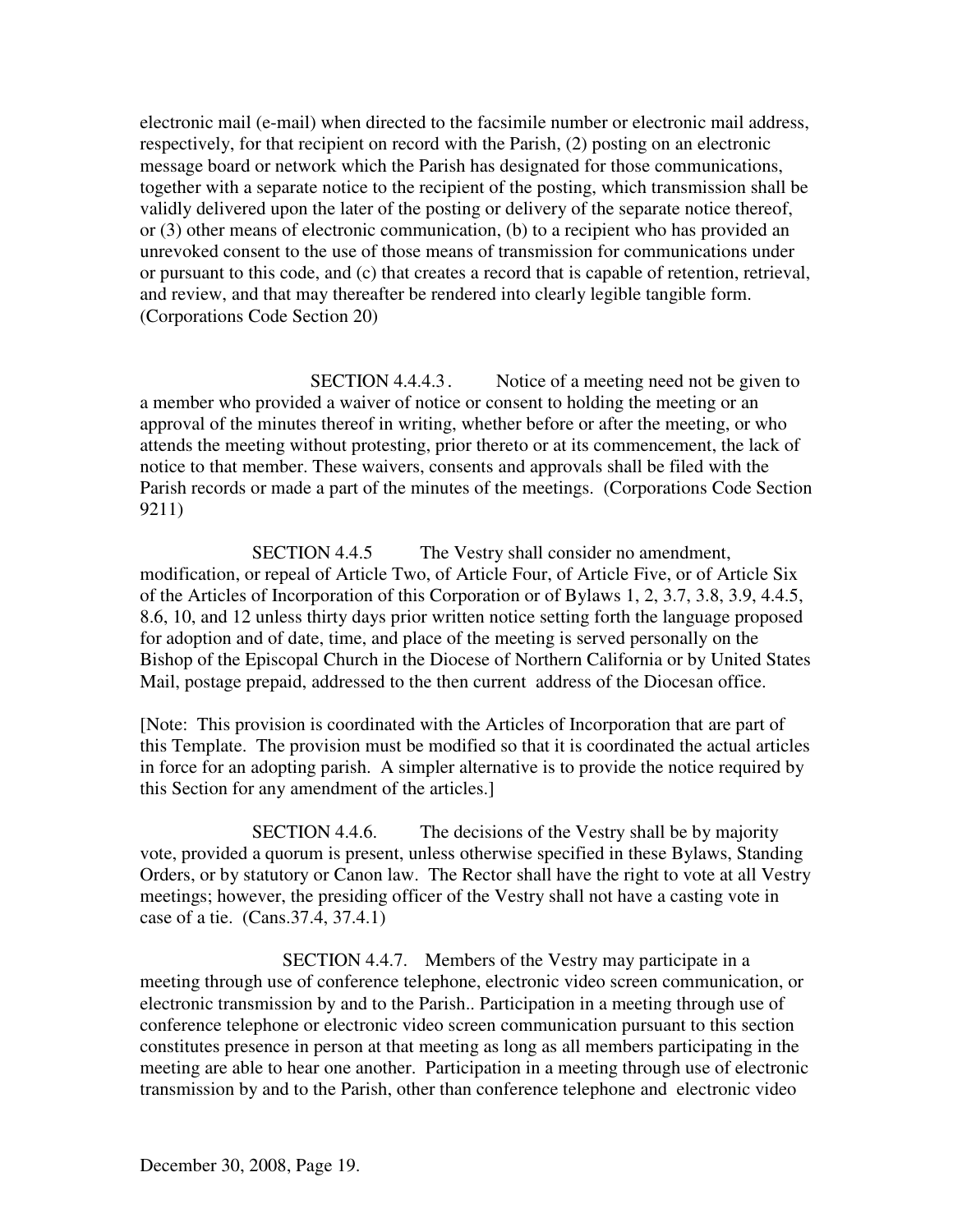screen communication pursuant to this section constitutes presence in person at that meeting, if both of the following apply:

SECTION 4.4.7.1. Each member participating in the meeting can communicate with all of the other members concurrently.

SECTION 4.4.7.2. Each member is provided the means of participating in all matters before the board, including, without limitation, the capacity to propose, or to interpose an objection to, a specific action to be taken by the Vestry. (Corporation Code Section 9211)

SECTION 4.4.8. A meeting at which a quorum is initially present may continue to transact business notwithstanding the withdrawal of members, if any action taken is approved by at least a majority of the required quorum for that meeting, or a greater number as is required by statute, canon, the articles or these bylaws.

SECTION 4.4.9. An action other than one adopting, amending or modifying the articles of incorporation or bylaws of this Parish, but required or permitted to be taken by the Vestry may be taken without a meeting, if all members of the Vestry shall individually or collectively consent in writing to that action. The written consent or consents shall be filed with the minutes of the proceedings of the Vestry. The action by written consent shall have the same force and effect as a unanimous vote of the members. (Corporations Code Section 9211)

SECTION 4.5. STANDING ORDERS

SECTION 4.5.1. The Vestry by the affirmative vote of a majority of the entire Vestry at a regular meeting may adopt Standing Orders not inconsistent with the Constitution and Canons of The Episcopal Church, the Constitution and Canons of The Episcopal Church in the Diocese of Northern California, and the Articles and Bylaws of this Corporation, providing for the rules and regulations for administering the business and trusts with which the Vestry is charged.

SECTION 4.5.2. Standing Orders shall remain in force as adopted until amended or repealed by a majority vote of the entire Vestry at a regular meeting thereof.

SECTION 4.5.3. All Standing Orders currently in force shall be maintained by the Parish clerk in the Book of Bylaws.

SECTION 4.6 DUTIES OF THE VESTRY

SECTION 4.6.1 The Vestry, at each Annual Parish Meeting, shall make a full written report of the temporal condition of the parish in every particular. (Can. 33.8)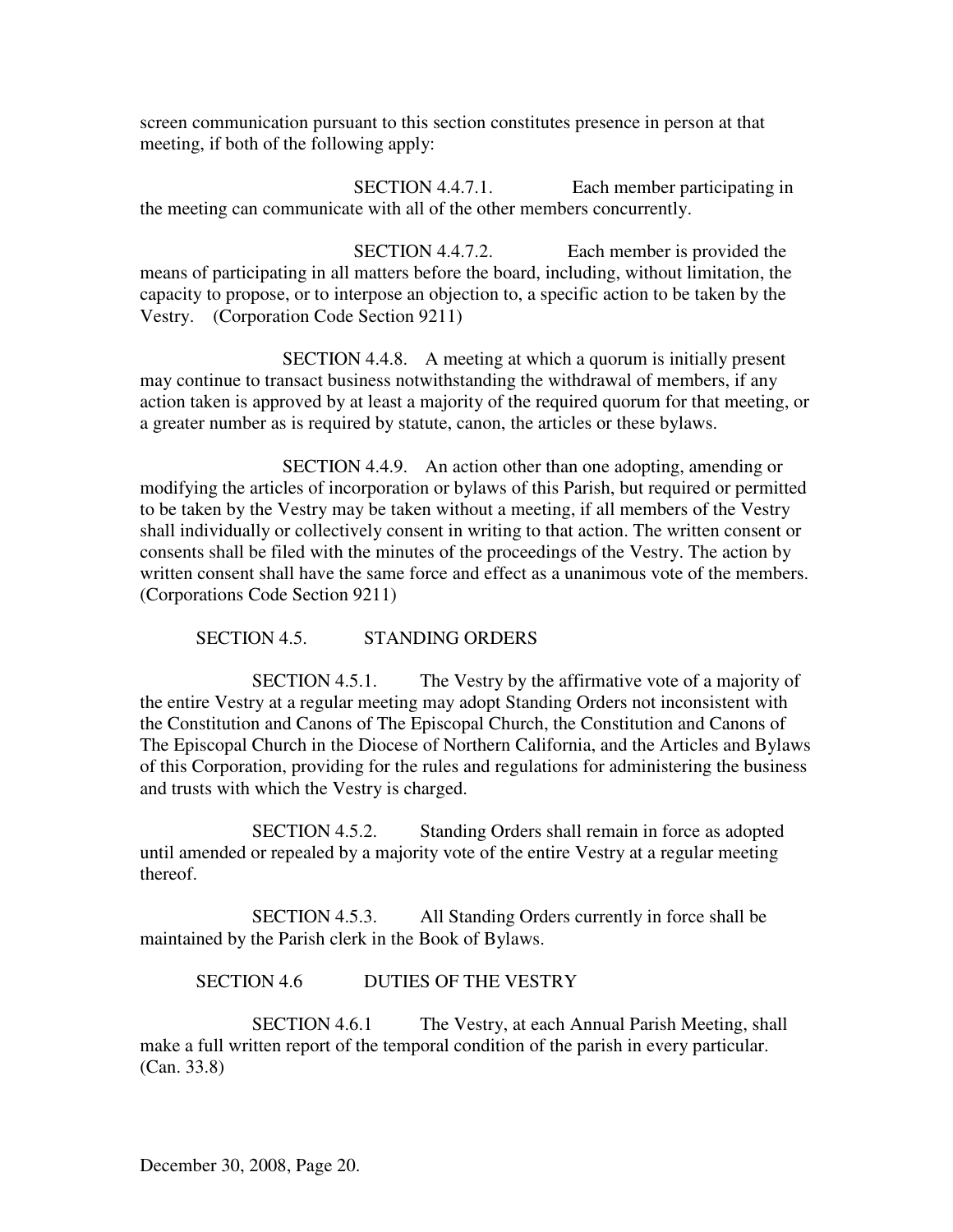SECTION 4.6.2. The outgoing Vestry shall make suggestions, through its Wardens, as it may deem wise and helpful to the Parish, and as may conduce to the increase of zeal and devotion of the people. (Can. 33.8.1)

### BYLAW 5. OFFICERS

### SECTION 5.1 SELECTION OF OFFICERS

SECTION 5.1.1. The Rector or Priest in Charge, or in their absence, the Clerk, shall call a meeting of the Vestry as soon as possible after the election at the Annual Parish Meeting to elect officers as required. (Can. 33.6)

SECTION 5.1.2. At this meeting the Rector shall appoint one member of the Vestry to be Senior Warden. (Can. 33.6.1)

SECTION 5.1.3. The Vestry shall elect another of their number to be Junior Warden. In the case of a vacancy in the Rectorship, the Vestry shall elect both Wardens. (Cans. 33.6.1, 33.6.2, 33.6.3)

SECTION 5.1.4. Both Wardens must be communicants and communicants of this Parish. The Wardens shall serve until the next Annual Parish Meeting. (Cans. 33.6.5, 33.6.6)

SECTION 5.1.5. At the same meeting, the Vestry shall elect a Clerk and a Treasurer, who may or may not be members of the Vestry. The Clerk and Treasurer shall by virtue of their election become Clerk and Treasurer, respectively, of this Corporation. They shall continue in office until their successors are elected. An Assistant Clerk and an Assistant Treasurer, who may or may be members of the Vestry, may also be appointed. (Cans. 33.6.4, 33.6.7, 34.4, 34.5)

SECTION 5.2. DUTIES OF OFFICERS

SECTION 5.2.1. WARDENS

SECTION 5.2.1.1. It shall be the duty of the Wardens to supervise the care, protection, and maintenance of the Church and other buildings of the Parish, to see that they are kept in decent repair and to guard them against use prohibited by the law of the Church. They shall also see that all things needed for the orderly worship of God and for the proper administration of the sacraments are provided at the expense of this Parish and they shall discharge such other duties as may devolve upon them by provisions of the law of the Church. (Can. 34.1)

SECTION 5.2.1.2. If there is no Rector, or in the Rector's absence or inability to act, the Senior Warden, or in that officer's absence, the Junior Warden, shall preside at all meetings of the Vestry and of the Parish. (Can. 34.2)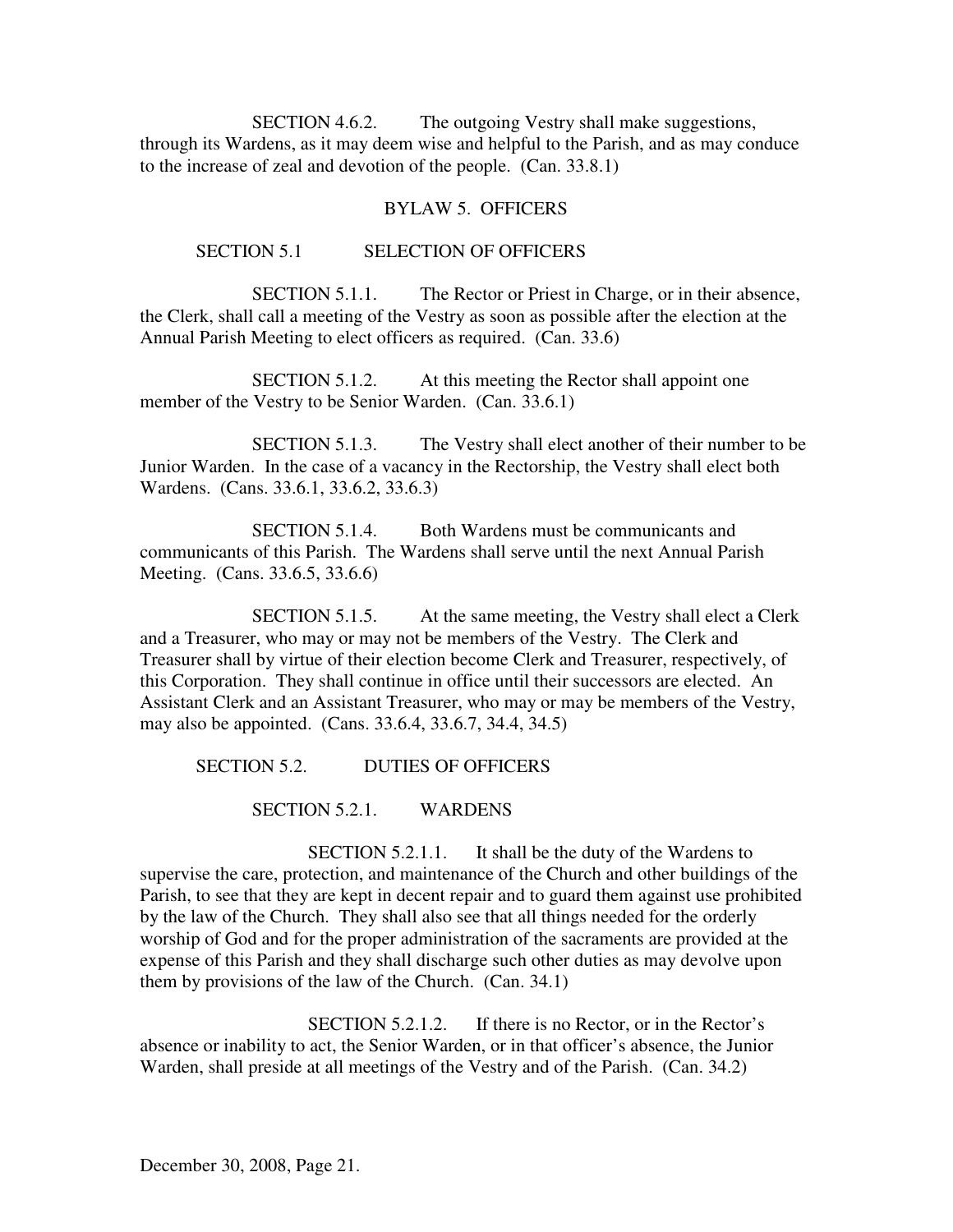SECTION 5.2.1.3. The Wardens shall perform all other duties which are assigned to them by the Canons of the Convention of this Diocese. (34.3)

# SECTION 5.2.2. CLERK

SECTION 5.2.2.1. The clerk shall be secretary of the Vestry and shall act as secretary of this Corporation and shall perform the duties required of such office as well as other duties as may be prescribed in these Bylaws. (Can. 34.4)

SECTION 5.2.2.2. It shall be the duty of the Clerk to attend all meetings of the Vestry and of the Parish, to take minutes of their proceedings and when such minutes have been approved to enter and attest the same in the Book of Minutes of the Vestry and Parish; to act as Clerk of this Corporation and as such to attest to the public acts of the Vestry, to preserve the journals and record of this Parish, and to perform such other duties as may be lawfully assigned to the Clerk.

SECTION 5.2.2.3. The Clerk shall keep and preserve in the Parish Office a printed copy of the Current Constitution and Canons of the Episcopal Church in the United States of America, the Constitution and Canons of the Episcopal Church in the Diocese of Northern California, as well as the Articles of Incorporation, Bylaws, and Standing Orders of this Parish. These documents as a whole shall constitute and be known as the Book of Bylaws. In addition, the Book of Bylaws shall be open to inspection by the Parish Members during office hours, and a copy shall be present at all meetings of the Vestry. (Can. 32.4.2)

SECTION 5.2.2.4. The Clerk shall deliver into the hands of his or her successor all the books and papers relative to the affairs of the Parish which may be in the Clerk's possession.

### SECTION 5.2.3 TREASURER

SECTION 5.2.3.1 The Treasurer shall perform the usual functions of such office as well as such other duties as may be prescribed in the Bylaws of this parish. (Can. 34.4)

SECTION 5.2.3.2. It shall be the duty of the Treasurer to receive all moneys collected under authority of the Vestry. No money shall be disbursed by except as authorized by a budget adopted by the Vestry or by other or by other authority granted by the Vestry. All checks shall be signed by two officers of the Parish.

SECTION 5.2.3.3. The Treasurer shall receive, invest, and disburse all moneys not required for immediate use, including capital funds, subject to policies and procedures adopted by the Vestry to manage investments.

[Note: If the Parish holds any substantial investments, the Treasurer should be required to seek the advice or approval of an investment committee and governed by an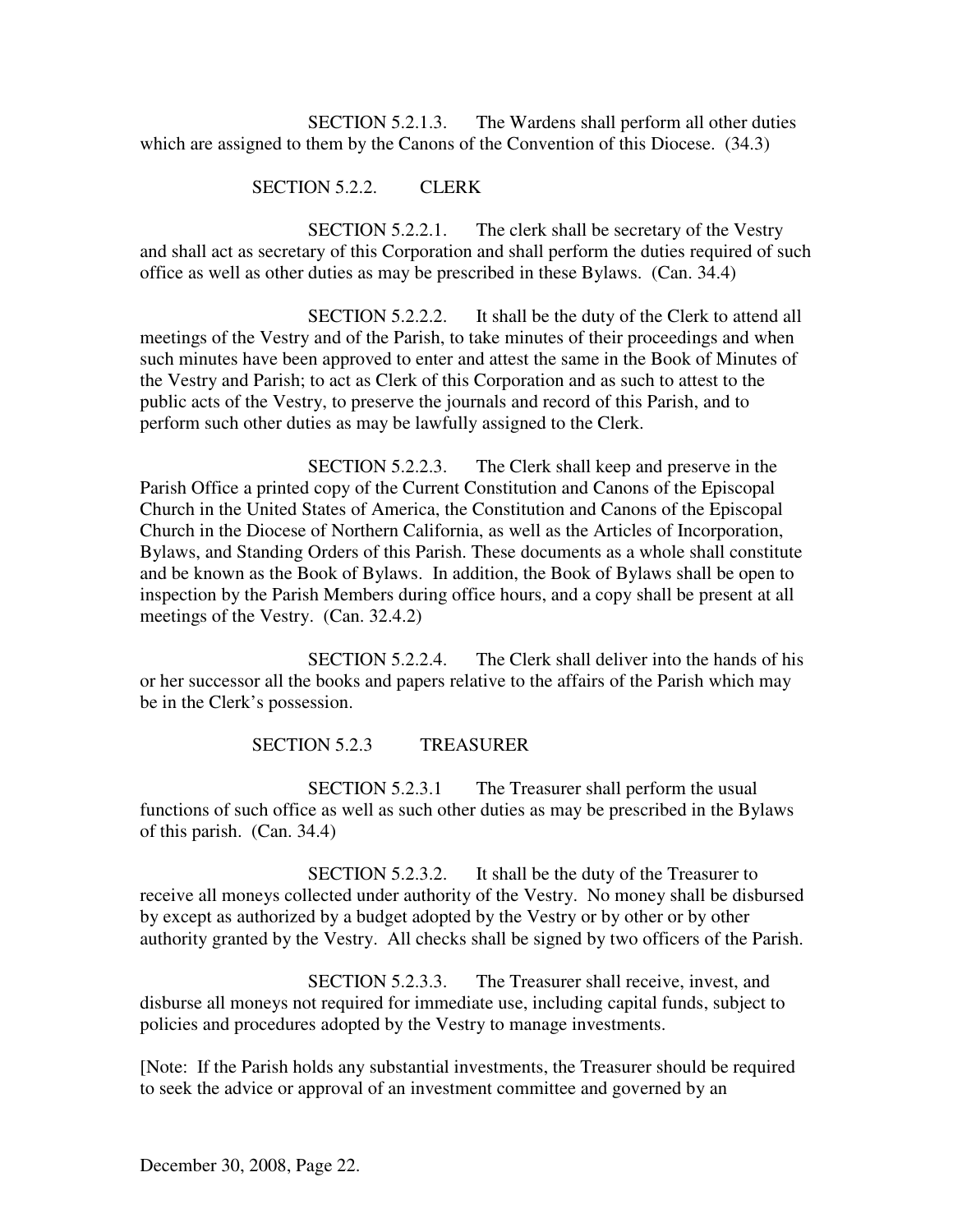investment policy. The creation of funds, investment committees, investment policies, and procedures can be fleshed out by a Standing Order. The Diocesan Handbook for Endowments is also a useful guide.]

SECTION 5.2.3.4. The Treasurer shall present to the Parish at the Annual Parish Meeting a full and accurate statement of all moneys received and paid during the year preceding. (Can. 34.5.3)

SECTION 5.2.3.5. Books of Accounts shall be kept so as to provide the basis for satisfactory accounting. Books of Accounts shall be open at all times to the inspection of the Rector, Interim Rector, Wardens, and Vestry Members. (Cans. 34.5.2, 34.6)

SECTION 5.2.3.6. All accounts shall be audited annually following the close of the calendar year by a qualified accountant appointed by the Diocese of Northern California who is not a member of the Vestry, or in any way connected with the subject matter of the account. (Nat. Can. I.7.1(f), Can. 34.5.1)

SECTION 5.2.3.7. The Treasurer shall be subject to the direction of the Vestry in all matters pertaining to the duties of this office, and shall receive and answer all questions as to the state of the treasury

SECTION 5.2.3.8. The Treasurer shall give adequate bond for the faithful discharge of the duties thereof, said bond to be given by a certified bonding company in California, all costs of the same to be borne according to Diocesan policy. (Can. 53.1)

# BYLAW 6. COUNCILS, COMMITTEES, AND COMMISSIONS

SECTION 6.1. The Vestry may establish such Councils, Commissions, and Committees as it determines necessary or convenient to carry out the work of the Parish.

[Often local bylaws are be used to create a committee or commission structure. This Template does not do so because this structure can be created and modified more simply by Standing Order.]

# BYLAW 7. PARISH RECORDS

SECTION 7.1. Great care shall be taken to preserve church records. The Rector, Interim, or Vicar shall be the custodian of the Parish or Mission Register. Upon vacating the Cure, the Rector or Interim shall deposit the Register with the Senior Warden of the Parish, Warden of the Mission, or the Bishop. (Can. 35.1)

SECTION 7.2. When a new Parish Register shall be begun, the old one shall be sent to the Registrar of the Diocese for safekeeping, unless the Parish has a place for safekeeping satisfactory to the Bishop. (Can. 35.2)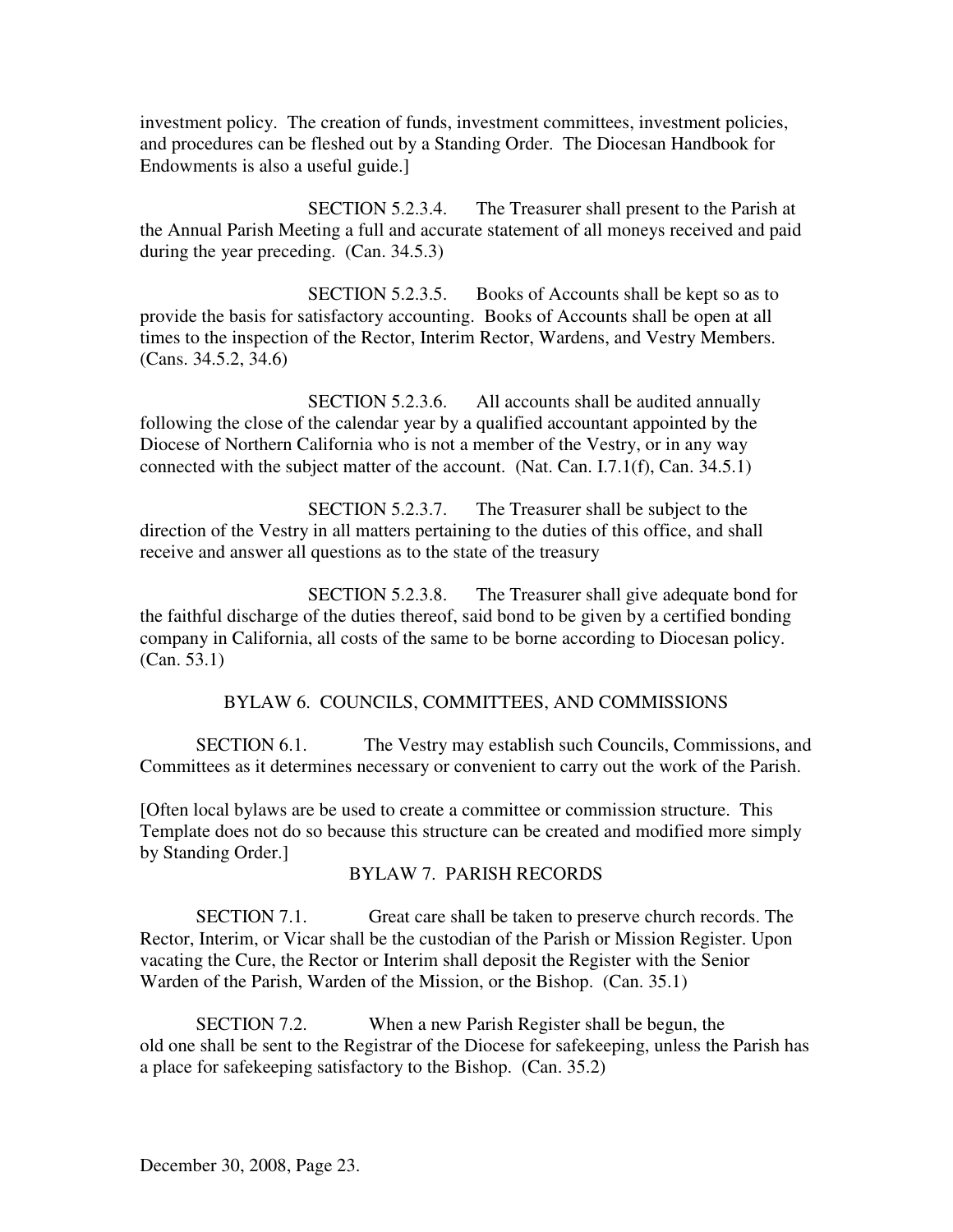SECTION 7.3. The Parish Register as adopted by the General Convention shall be the standard for this Parish, and every Rector or Interim, or the Warden, when there is no Rector or Interim, shall make the proper entries in the Register of the Parish, as required by the Canons of the General Convention. (Can. 35.3)

### BYLAW 8. PARISH MEETINGS

SECTION 8.1. PURPOSE. An Annual Parish Meeting shall be held annually for the election of members of the Vestry, Lay Delegates to Diocesan Convention, and Alternate Lay Delegates to Diocesan Convention, for the reception of reports, and for the transaction of other business which may legally and canonically come before the meeting. (Con. V.5, Can. 36.1)

SECTION 8.2. SCHEDULE. At a duly convened meeting held not later than the last Monday in December, the Vestry shall set the date and time of the Annual Parish Meeting. The Annual Parish Meeting shall be held on some convenient date and time between the first day of January and the last day of February in each year. (Can.36.2)

SECTION 8.3. NOTICE. Notice of the Annual Parish Meeting shall be given during all services held on the two Sundays preceding such Parish meeting. (Can. 36.2.1)

SECTION 8.4. PRESIDING OFFICER. The Rector shall preside, with right to vote, at all Parish meetings. The presiding officer of the Parish Meeting shall not have a casting vote in case of a tie. (Cans. 37.4, 37.4.1)

SECTION 8.5. SPECIAL PARISH MEETINGS. A Special Parish Meeting may be held at any time on the written call of the Rector with the consent of the Vestry or on written call of the Vestry when the office of Rector is vacant. The written call shall set forth the date, time, and place of the special meeting and shall set forth the business which it is proposed to transact at such a meeting. Notice of the special meeting shall be given by reading aloud the written call of such special meeting during all services held on a Sunday on which all regular services are held in the Parish Church at least seven days in advance of the special meeting. At the Special Meeting no business other than that set forth in the written call shall be in order. (Can. 36.2.2)

[Note: The Canon provides for a call and requires that notice set forth the limited purpose, but fails to specify the time and manner of giving notice. The provision above seeks to cure these defects. Cure is critical because of the Canonical provision permitting whomever shows up to constitute a quorum. The problem is requiring sufficient notice to forestall a stealth meeting, such as one noticed on Low Sunday, on Christmas Day, at a Sunday service held away from the Church, or some other sparsely attended set of services, but still giving sufficient flexibility to meet an emergency.]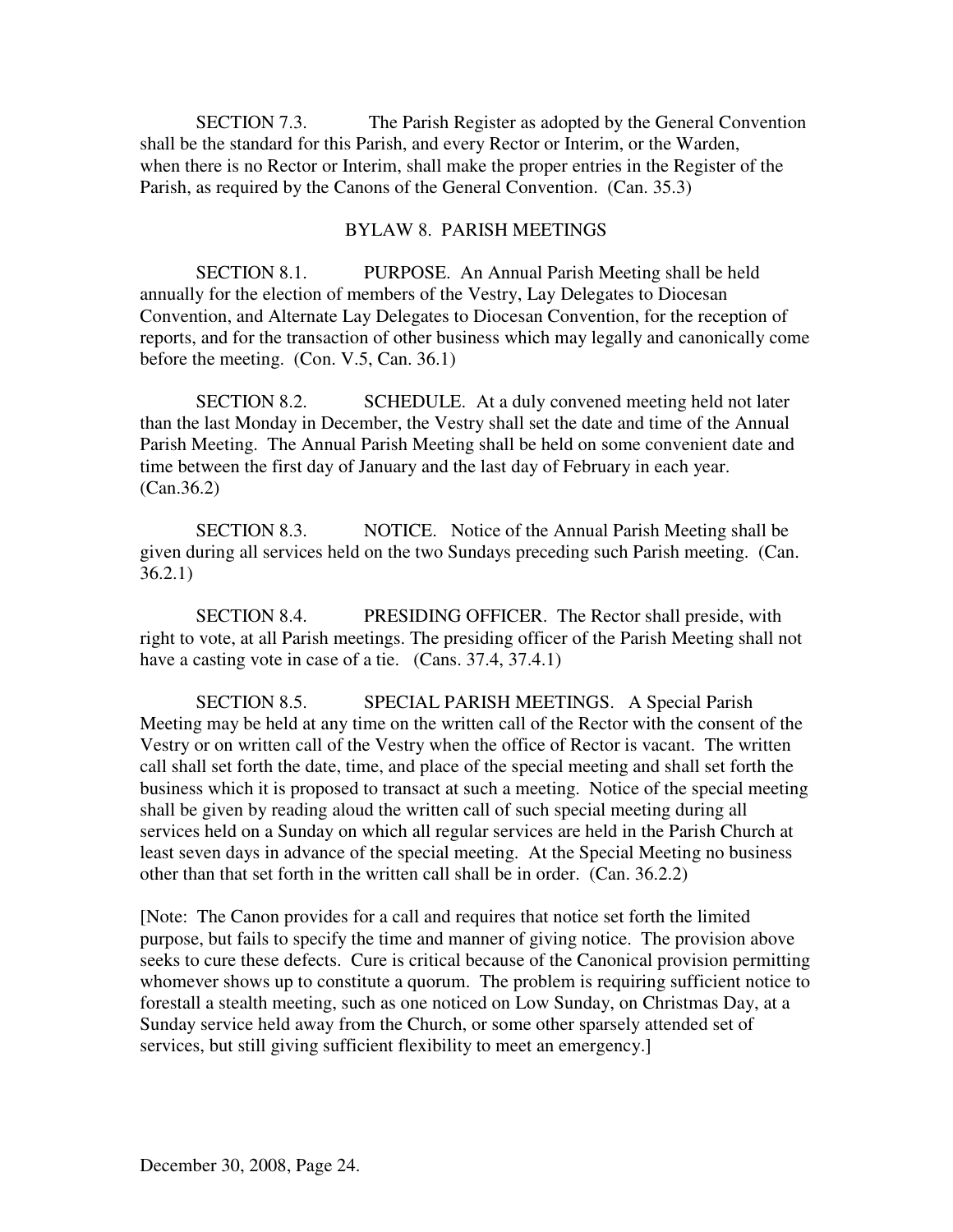SECTION 8.6 MEETINGS TO CONSIDER CERTAIN AMENDMENTS A Parish Meeting shall consider no amendment, modification, or repeal of Article Two, of Article Four, of Article Five, or of Article Six of the Articles of Incorporation of this Corporation or of Bylaws 1, 2, 3.7, 3.8, 3.9, 4.3.3, 4.4.5, 4.5.1, 8.6, 10, and 12 unless thirty days prior written notice setting forth the language proposed for adoption and of date, time, and place of the meeting is served personally on the Bishop of the Episcopal Church in the Diocese of Northern California or by United States Mail, postage prepaid, addressed to the then current address of the Diocesan office.

[Note: This provision is coordinated with the Articles of Incorporation that are part of this Template. The provision must be modified so that it is coordinated the actual articles in force for an adopting parish. A simpler alternative is to provide the notice required by this Section for any amendment of the articles.]

SECTION 8.7. QUALIFICATIONS OF ELECTORS. At any Parish meeting those qualified to vote shall be electors, who shall be those persons of legal age who, at the time of such meeting, shall be communicants on the records of the Parish for six months, who have communicated in the Parish during the year preceding, and who are Givers of Record and shall have been for six months entered or entitled to be entered upon the books of the Treasurer of the Parish. (Can. 36.3)

SECTION 8.8. QUORUM. At any meeting of the Parish those present shall constitute a quorum for the transaction of business. (Can. 36.3.2)

[Note: This tracks the Canon exactly. It invites stealth meetings.]

SECTION 8.9. METHOD OF BALLOTING. The Vestry, Lay Delegates to Convention, and their Alternates shall be elected by secret, written ballot. No person shall be permitted to vote by absentee or proxy ballot. (Cans. 33.2.4, 36.3.3, 36.5)

SECTION 8.9.1. Three tellers shall be appointed. One by the presiding officer; one teller by the members of the Vestry present; and the third shall be selected by these two. The tellers shall receive and count the ballots and notify the presiding officer of the results thereof. (Can. 36.5.1)

SECTION 8.9.2. The presiding officer shall act as inspector of election and certify who are elected to Vestry and as Lay Delegates to Convention and their Alternates. (Can. 36.5.2)

[Canon expanded to include Convention Delegates.]

SECTION 8.9.3. An appeal from the certified result of the election shall lie to the Ecclesiastical Authority of the Diocese. In case of such appeal, the Ecclesiastical Authority shall recanvass the vote and ascertain and declare the result of the election. Its decision upon such appeal shall be final. (Con. 36.5.3)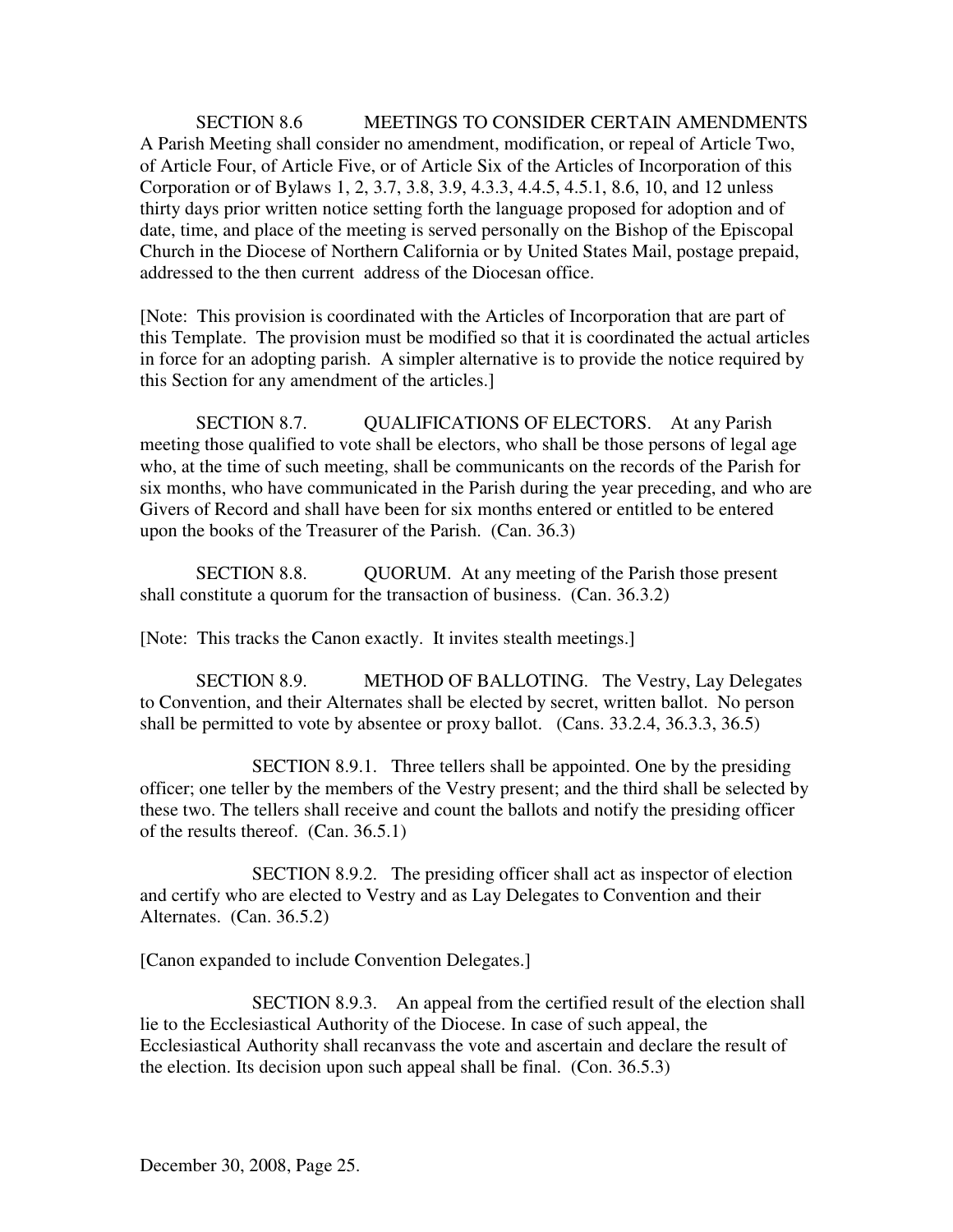[Canon expanded to include Convention Delegates.]

SECTION 8.9.4. At the election of the Vestry, the polls shall be kept open for the space of one hour at least, but upon demand of any three electors the polls shall be kept open for two hours. (Cans. 36.5.4, 36.5.4.1)

SECTION 8.9.5. The number of Lay Delegates to Diocesan Convention and Alternate Lay Delegates to Diocesan Convention shall be determined in accordance with Article V of the Constitution of the Diocese. The Lay Delegates from this Parish shall be elected by the Annual Parish Meeting. The Parish shall also elect Alternate Delegates in the same manner as the Delegates. In the event Delegates are unable to serve, the Rector or Interim shall fill the vacancy, first from the Alternates, and if the Alternates are unable to serve, from adult communicants in good standing in this Parish. (Con. V.5)

#### BYLAW 9. [Reserved]

### BYLAW 10. CONSTRUCTION

SECTION 10.1. The provisions of these Bylaws shall be construed to be consistent with the Constitution and Canons of The Episcopal Church, the Constitution and Canons of the Episcopal Church in the Diocese of Northern California, or the laws of the State of California governing religious nonprofit corporations

### BYLAW 11. RULES OF ORDER

SECTION 11.1. Robert's Rules of Order, Revised, shall be the authority in deciding questions of order and procedure, except when the Constitution and Canons of The Episcopal Church, the Constitution and Canons of the Episcopal Church in the Diocese of Northern California or these Bylaws are otherwise applicable.

### BYLAW 12. AMENDMENTS

SECTION 12.1. These Bylaws may be amended, changed, or new bylaws may be adopted by a majority of the Vestry [and ratified by a majority of qualified voters present and voting at a Parish Meeting], provided a quorum is present [at each]; nevertheless, inasmuch as this Parish and Corporation, having been organized to further the aims and objectives of the Christian religion as expressly practiced by The Episcopal Church and the Episcopal Church in the Diocese of Northern California, are subject to, conform to, and abide by the Constitution and Canons thereof as they exist now and are amended in the future, any action taken or bylaw adopted by this Parish or Corporation is void to the extent that is inconsistent with or in violation of these Constitutions and Canons.

[Note: If Amendments may be adopted without action by a Parish Meeting, the bracketed language must be eliminated.]

# BYLAW 13. TIME OF TAKING EFFECT